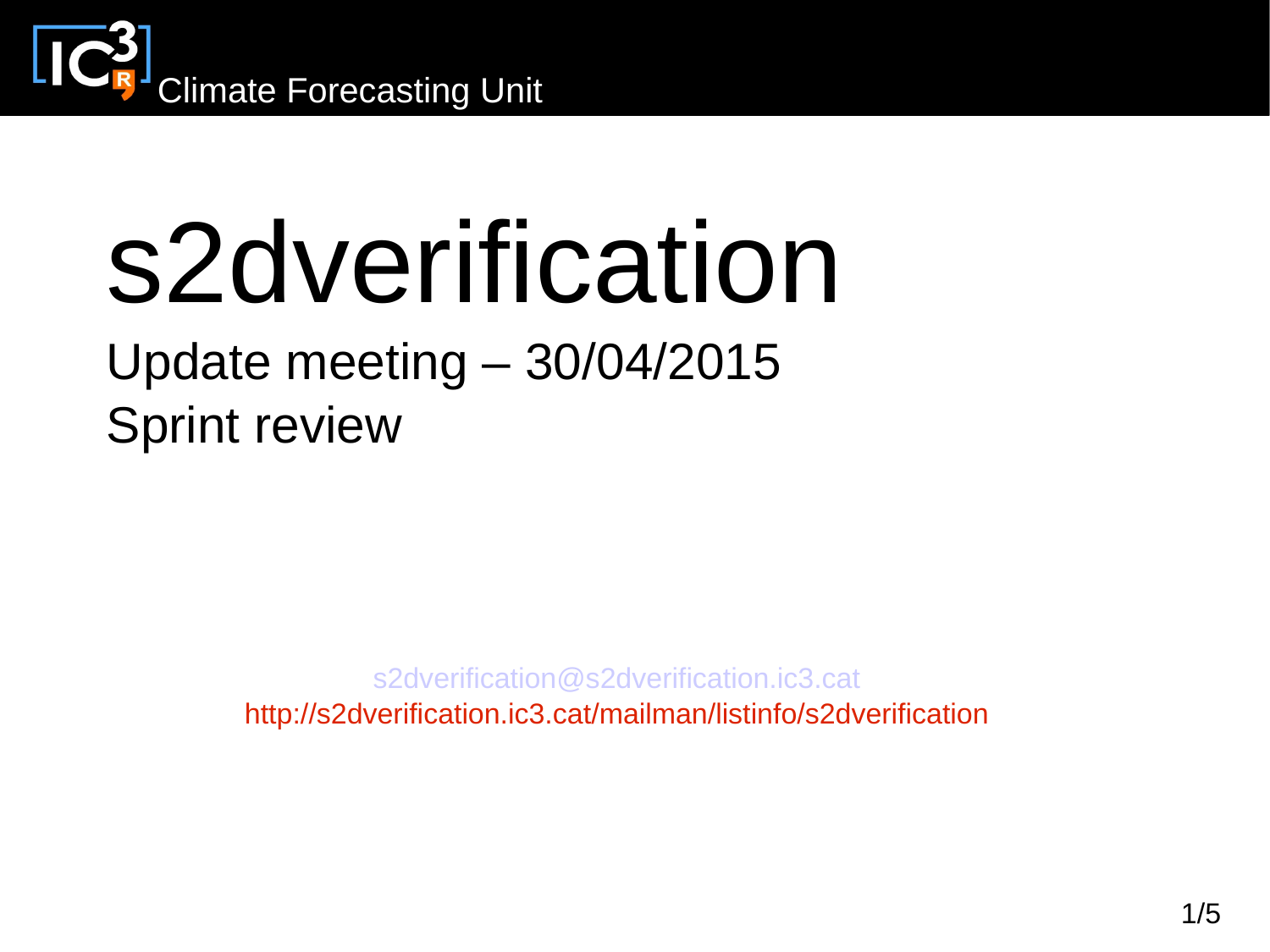

## **Outline**

- Current state
- Review GitLab merge requests
- Review GitLab issues
- Other issues
- Comments & questions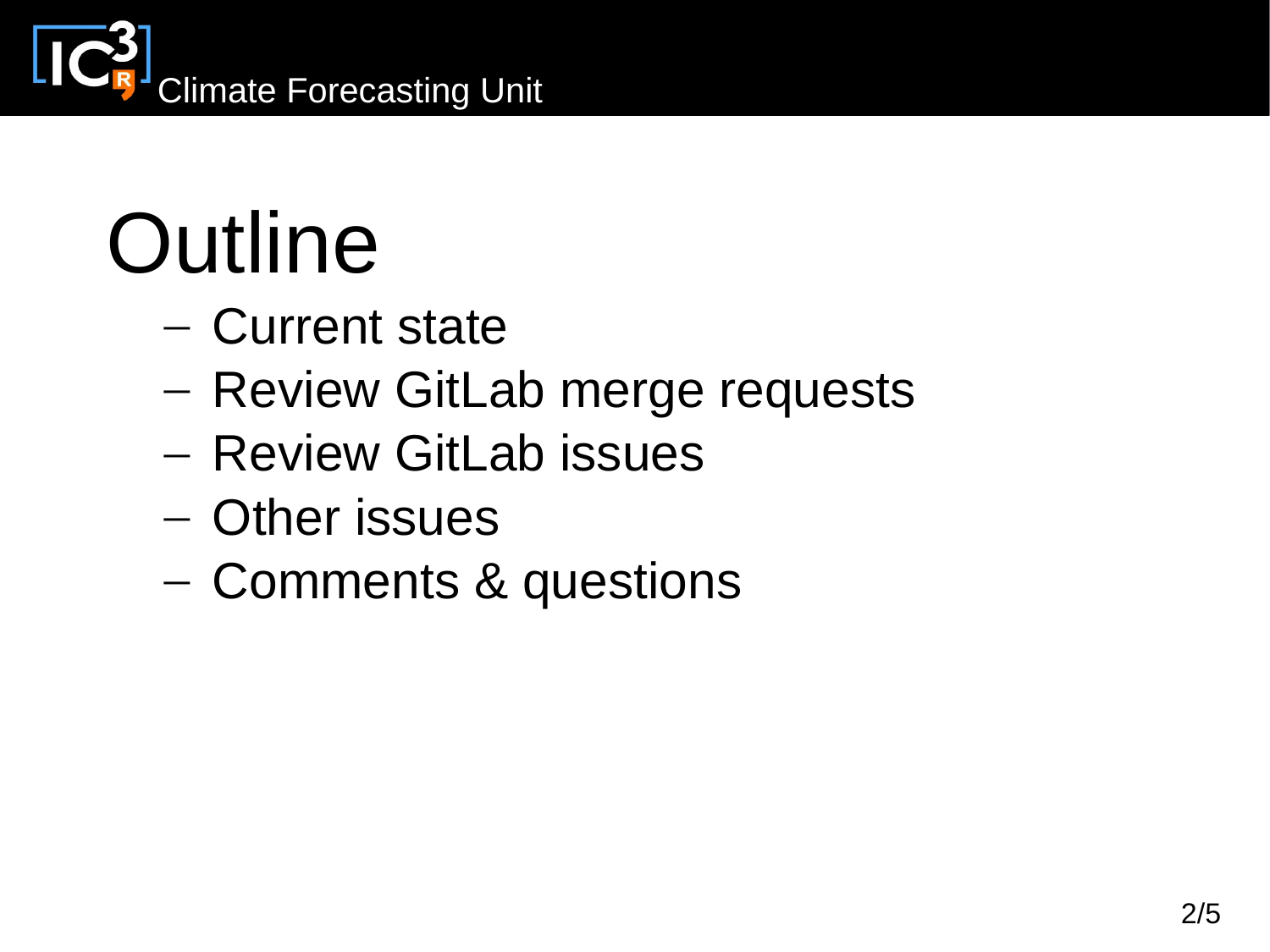

#### Current state

- Latest release: s2dverification 2.3.2
	- New **CRPS()** function to compute the continuous probability score for ensemble forecasts.
	- New **ProbBins()** function to compute probabilistic information of a forecast relative to a threshold or a quantile.
	- Load() **bug** with **observation masks** fixed.
	- Load() stops and warns if the **masks** provided are not **in the correct grid**.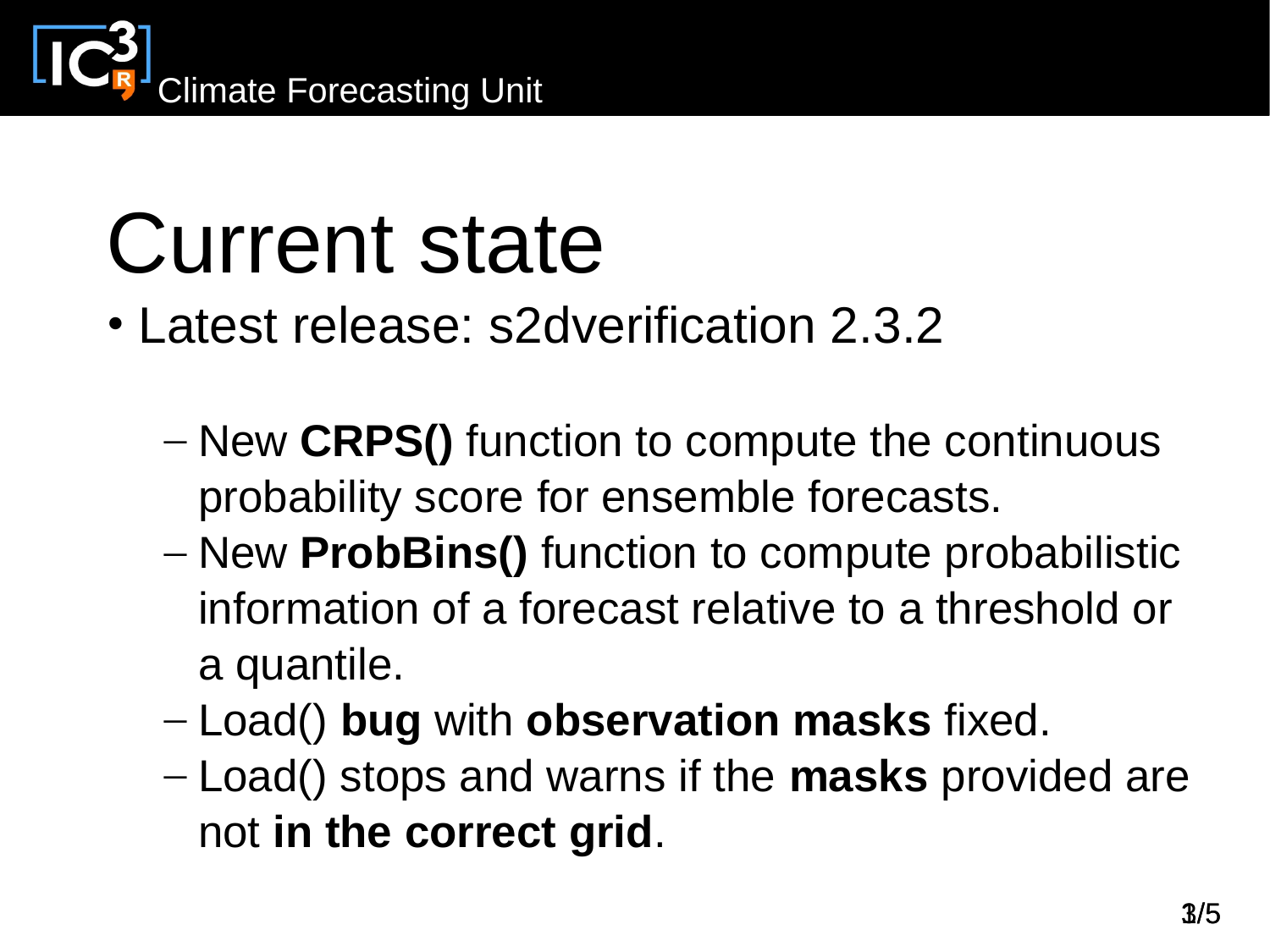

## Review GitLab MR

- Neven's new functions:
- SeaIceModes.R Clusters.R AreaWeights.R
- Any other untracked developments?

### Review GitLab issues

<https://gitlab.cfu.local/cfu/s2dverification>

#### Other issues

- Wiki section 'List of functions' really needed?
- Open an issue for every new feature?
- Any other issue?